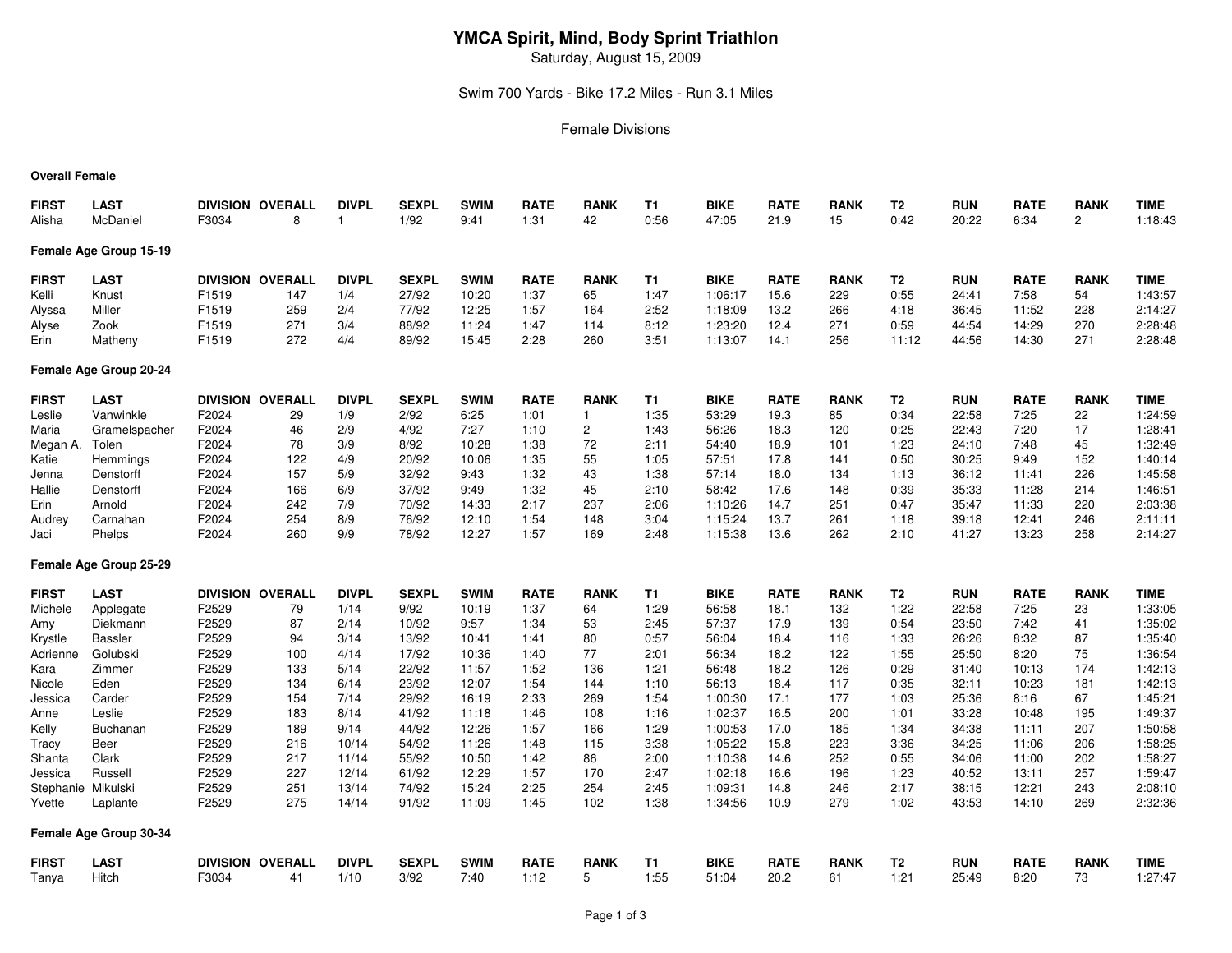# **YMCA Spirit, Mind, Body Sprint Triathlon**

Saturday, August 15, 2009

#### Swim 700 Yards - Bike 17.2 Miles - Run 3.1 Miles

#### Female Divisions

| Christine    | Alvey                  | F3034 | 60                      | 2/10         | 6/92         | 9:31        | 1:30        | 34          | 1:43 | 53:57       | 19.1        | 94          | 0:23           | 24:51      | 8:01        | 57          | 1:30:24     |
|--------------|------------------------|-------|-------------------------|--------------|--------------|-------------|-------------|-------------|------|-------------|-------------|-------------|----------------|------------|-------------|-------------|-------------|
| Shannon      | <b>Brasseale</b>       | F3034 | 63                      | 3/10         | 7/92         | 11:19       | 1:47        | 109         | 1:15 | 53:43       | 19.2        | 88          | 1:06           | 23:18      | 7:31        | 30          | 1:30:40     |
| Cynthia      | Carmack                | F3034 | 112                     | 4/10         | 18/92        | 9:21        | 1:28        | 29          | 2:05 | 59:35       | 17.3        | 165         | 1:20           | 26:45      | 8:38        | 92          | 1:39:04     |
| Theresa      | Heerdt                 | F3034 | 142                     | 5/10         | 26/92        | 11:00       | 1:44        | 92          | 2:18 | 1:02:36     | 16.5        | 199         | 1:04           | 26:32      | 8:34        | 88          | 1:43:28     |
| Amy          | Mischler               | F3034 | 150                     | 6/10         | 28/92        | 12:07       | 1:54        | 143         | 1:27 | 1:00:36     | 17.0        | 179         | 1:31           | 29:20      | 9:28        | 139         | 1:44:59     |
| Andrea       | Lodato                 | F3034 | 194                     | 7/10         | 46/92        | 10:44       | 1:41        | 82          | 2:16 | 1:05:56     | 15.7        | 225         | 1:05           | 31:23      | 10:08       | 171         | 1:51:22     |
| Cindy        | Dale                   | F3034 | 229                     | 8/10         | 63/92        | 15:07       | 2:22        | 247         | 3:31 | 1:05:56     | 15.7        | 226         | 2:12           | 33:16      | 10:44       | 191         | 2:00:00     |
| Jayme        | Horton                 | F3034 | 263                     | 9/10         | 81/92        | 9:57        | 1:34        | 52          | 5:49 | 1:28:12     | 11.7        | 275         | 0:48           | 30:39      | 9:54        | 156         | 2:15:23     |
| Amy          | Woebkenburg            | F3034 | 276                     | 10/10        | 92/92        | 12:50       | 2:01        | 186         | 2:58 | 1:28:17     | 11.7        | 276         | 0:58           | 48:18      | 15:35       | 275         | 2:33:19     |
|              | Female Age Group 35-39 |       |                         |              |              |             |             |             |      |             |             |             |                |            |             |             |             |
| <b>FIRST</b> | LAST                   |       | <b>DIVISION OVERALL</b> | <b>DIVPL</b> | <b>SEXPL</b> | <b>SWIM</b> | <b>RATE</b> | <b>RANK</b> | T1   | <b>BIKE</b> | <b>RATE</b> | <b>RANK</b> | T <sub>2</sub> | <b>RUN</b> | <b>RATE</b> | <b>RANK</b> | <b>TIME</b> |
| Lois         | Curtis                 | F3539 | 88                      | 1/26         | 11/92        | 11:29       | 1:48        | 119         | 2:06 | 55:43       | 18.5        | 113         | 1:06           | 24:41      | 7:58        | 55          | 1:35:03     |
| Tara         | Crowley                | F3539 | 91                      | 2/26         | 12/92        | 10:28       | 1:39        | 74          | 1:41 | 57:23       | 18.0        | 136         | 1:39           | 24:14      | 7:49        | 46          | 1:35:22     |
| Angie        | Sims                   | F3539 | 99                      | 3/26         | 16/92        | 12:16       | 1:55        | 154         | 1:26 | 51:27       | 20.1        | 66          | 1:55           | 29:49      | 9:37        | 146         | 1:36:51     |
| Catherine    | <b>Broshears</b>       | F3539 | 120                     | 4/26         | 19/92        | 12:00       | 1:53        | 137         | 1:20 | 56:00       | 18.4        | 115         | 1:05           | 29:30      | 9:31        | 142         | 1:39:54     |
| Jaime        | Hammond                | F3539 | 137                     | 5/26         | 24/92        | 10:27       | 1:38        | 71          | 1:30 | 1:00:39     | 17.0        | 181         | 0:48           | 29:06      | 9:23        | 135         | 1:42:28     |
| Jill         | Risch                  | F3539 | 139                     | 6/26         | 25/92        | 12:43       | 2:00        | 182         | 1:31 | 58:42       | 17.6        | 149         | 1:08           | 28:46      | 9:17        | 125         | 1:42:49     |
| Laura        | Grimes                 | F3539 | 158                     | 7/26         | 33/92        | 9:45        | 1:32        | 44          | 2:38 | 56:28       | 18.3        | 121         | 1:17           | 35:55      | 11:35       | 221         | 1:46:01     |
| Andrea       | <b>Titzer</b>          | F3539 | 162                     | 8/26         | 35/92        | 10:50       | 1:42        | 87          | 2:52 | 56:51       | 18.2        | 129         | 2:06           | 33:38      | 10:51       | 197         | 1:46:15     |
| Jenna        | Talbert                | F3539 | 163                     | 9/26         | 36/92        | 12:25       | 1:57        | 165         | 1:26 | 59:48       | 17.3        | 170         | 1:27           | 31:22      | 10:08       | 169         | 1:46:26     |
| Jennifer     | Land                   | F3539 | 170                     | 10/26        | 39/92        | 9:04        | 1:25        | 21          | 2:12 | 59:27       | 17.4        | 164         | 1:30           | 35:06      | 11:20       | 209         | 1:47:17     |
| Carrie       | <b>Bates</b>           | F3539 | 172                     | 11/26        | 40/92        | 12:35       | 1:58        | 176         | 1:11 | 59:11       | 17.4        | 158         | 1:04           | 33:19      | 10:45       | 193         | 1:47:19     |
|              | Skelton                | F3539 | 186                     | 12/26        | 42/92        | 11:02       | 1:44        | 95          | 2:06 | 1:07:03     | 15.4        | 234         | 1:35           | 28:54      | 9:20        | 129         | 1:50:38     |
| Jenny        |                        | F3539 | 188                     | 13/26        | 43/92        | 13:51       | 2:10        | 220         | 2:00 | 1:00:25     | 17.1        | 176         | 1:42           | 33:00      | 10:39       | 188         | 1:50:56     |
| Traci        | Shepherd<br>Noble      |       |                         |              |              |             | 1:56        | 160         | 2:00 |             | 15.7        | 224         | 0:42           |            | 9:51        | 154         | 1:51:26     |
| Laura        |                        | F3539 | 196                     | 14/26        | 47/92        | 12:21       |             |             |      | 1:05:53     |             |             |                | 30:32      |             |             | 1:53:44     |
| Mistene      | Halter                 | F3539 | 203                     | 15/26        | 48/92        | 13:07       | 2:03        | 199         | 2:42 | 1:00:55     | 16.9        | 186         | 1:03           | 35:58      | 11:37       | 222         |             |
| Tricia       | Baird                  | F3539 | 205                     | 16/26        | 49/92        | 14:12       | 2:14        | 231         | 1:52 | 1:04:29     | 16.0        | 214         | 1:39           | 31:54      | 10:18       | 175         | 1:54:04     |
| Holly        | Hobgood                | F3539 | 211                     | 17/26        | 52/92        | 11:34       | 1:49        | 123         | 1:44 | 1:03:50     | 16.2        | 207         | 2:36           | 36:03      | 11:38       | 223         | 1:55:46     |
| Sheila       | Wallace                | F3539 | 213                     | 18/26        | 53/92        | 12:32       | 1:58        | 174         | 2:07 | 1:01:20     | 16.8        | 188         | 1:36           | 39:20      | 12:42       | 247         | 1:56:52     |
| Amanda       | Linn                   | F3539 | 225                     | 19/26        | 59/92        | 12:11       | 1:55        | 150         | 1:34 | 1:16:40     | 13.5        | 264         | 0:37           | 28:32      | 9:13        | 121         | 1:59:31     |
| Kerrie       | Harth                  | F3539 | 226                     | 20/26        | 60/92        | 11:17       | 1:46        | 106         | 2:15 | 1:08:32     | 15.1        | 242         | 1:36           | 36:04      | 11:38       | 224         | 1:59:42     |
| Jennifer     | Freeman                | F3539 | 228                     | 21/26        | 62/92        | 15:33       | 2:26        | 256         | 2:46 | 1:04:07     | 16.1        | 210         | 2:37           | 34:52      | 11:15       | 208         | 1:59:53     |
| Amy          | Lutzel                 | F3539 | 236                     | 22/26        | 68/92        | 15:09       | 2:22        | 249         | 1:49 | 1:04:35     | 16.0        | 216         | 2:13           | 38:00      | 12:16       | 238         | 2:01:45     |
| Dana         | Clewlow-Bray           | F3539 | 241                     | 23/26        | 69/92        | 14:36       | 2:17        | 240         | 1:47 | 1:04:53     | 15.9        | 219         | 0:22           | 41:32      | 13:24       | 259         | 2:03:08     |
| Julie        | Ammon                  | F3539 | 249                     | 24/26        | 73/92        | 12:24       | 1:57        | 163         | 1:24 | 1:08:38     | 15.0        | 243         | 1:57           | 43:28      | 14:01       | 267         | 2:07:49     |
| Jennifer     | Wagner                 | F3539 | 252                     | 25/26        | 75/92        | 16:43       | 2:37        | 271         | 3:13 | 1:07:26     | 15.3        | 237         | 2:05           | 39:51      | 12:52       | 251         | 2:09:16     |
| Brenda       | Beck                   | F3539 | 267                     | 26/26        | 84/92        | 12:47       | 2:00        | 183         | 2:52 | 1:21:23     | 12.7        | 267         | 0:56           | 40:29      | 13:04       | 256         | 2:18:26     |
|              | Female Age Group 40-44 |       |                         |              |              |             |             |             |      |             |             |             |                |            |             |             |             |
| <b>FIRST</b> | <b>LAST</b>            |       | DIVISION OVERALL        | <b>DIVPL</b> | <b>SEXPL</b> | <b>SWIM</b> | <b>RATE</b> | <b>RANK</b> | T1   | <b>BIKE</b> | <b>RATE</b> | <b>RANK</b> | T2             | <b>RUN</b> | <b>RATE</b> | <b>RANK</b> | TIME        |
| Melanie      | Krueger                | F4044 | 95                      | 1/9          | 14/92        | 11:41       | 1:50        | 126         | 1:36 | 58:31       | 17.6        | 145         | 0:33           | 23:20      | 7:32        | 31          | 1:35:40     |
| Janet        | Delancey               | F4044 | 155                     | 2/9          | 30/92        | 13:08       | 2:04        | 202         | 2:14 | 1:00:43     | 17.0        | 184         | 1:03           | 28:21      | 9:09        | 118         | 1:45:28     |
| Beth         | Renschler              | F4044 | 221                     | 3/9          | 57/92        | 14:15       | 2:14        | 232         | 2:02 | 1:04:27     | 16.0        | 213         | 1:22           | 36:53      | 11:54       | 229         | 1:58:56     |
| Anna         | Demerly                | F4044 | 222                     | 4/9          | 58/92        | 13:28       | 2:07        | 212         | 0:57 | 1:04:42     | 16.0        | 217         | 1:53           | 37:59      | 12:15       | 237         | 1:58:57     |
| Michelle     | Thomas                 | F4044 | 232                     | 5/9          | 66/92        | 15:46       | 2:28        | 261         | 1:15 | 1:06:23     | 15.5        | 230         | 1:33           | 35:46      | 11:33       | 219         | 2:00:41     |
|              |                        |       |                         |              |              |             |             |             |      |             |             |             |                |            |             |             |             |